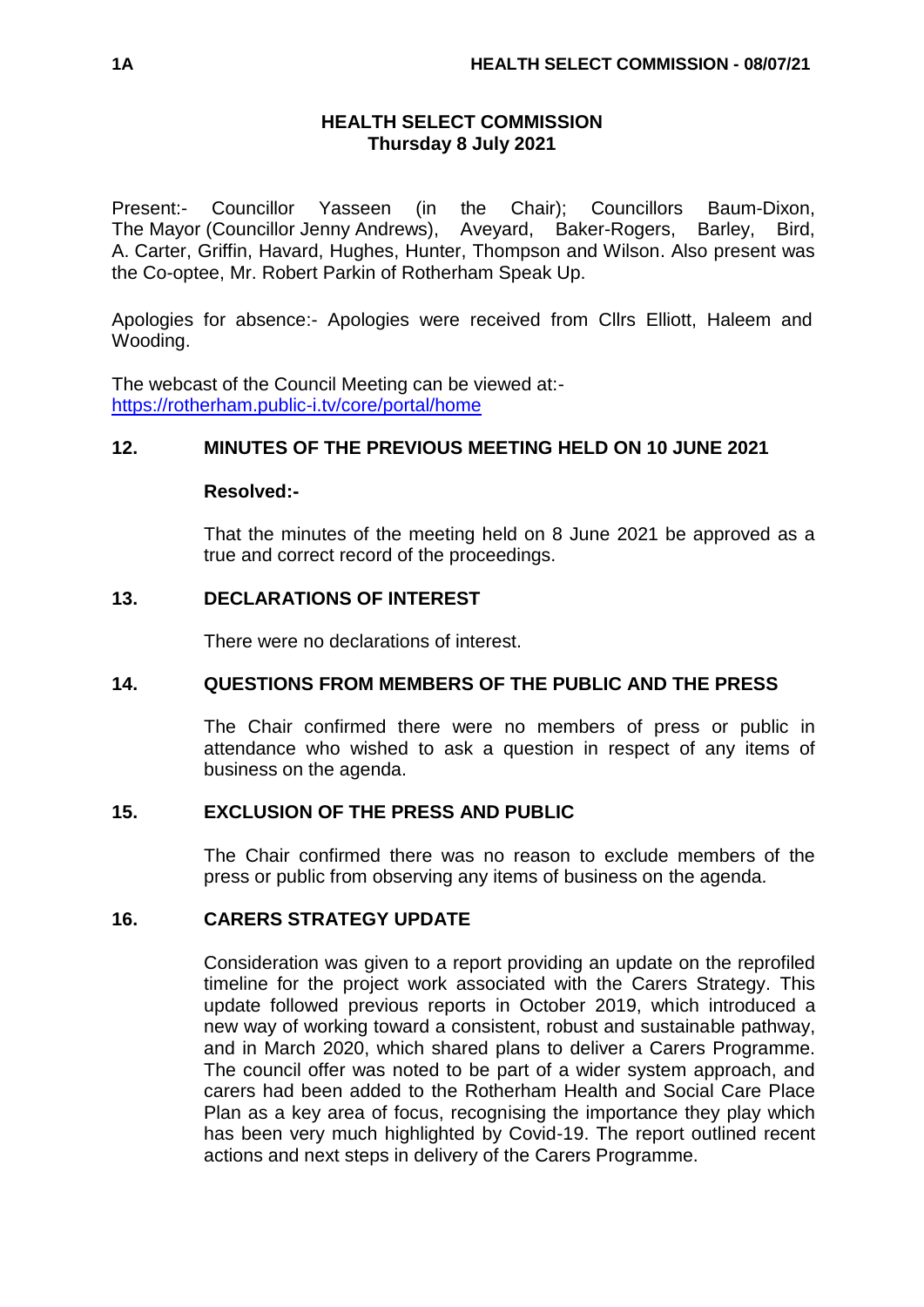In discussion, Members expressed interest in knowing whether training accompanied the tech packages that were provided to carers. Officers provided assurances that Cross Roads had provided that added value in the physical handover of the devices where appropriate for the individual.

Members requested further details regarding the pathways by which Carers become known to the service. Officers identified the socially based events such as those hosted by the Parent Carers Forum. The Carers Crossroads coffee shop approach was also cited as as example of interface with the public which leads some people into community and support. If someone is in crisis, they can be in direct contact.

Members sought clarification whether the grant was taken up for assistive technology for people who are cared for. The response from officers described the use of grants for carers to access technology and the feedback received from carers and plans to strengthen focus groups around assistive technology.

Members expressed interest in knowing more about young carers. Answers to these questions required consultation with officers in Children and Young People's Services and were therefore offered outside the meeting.

Members requested more information about carers in isolation. Officers noted the close links between Age UK and Crossroads. Through the conversations in the focus group, isolation will be a key focus in the refreshed strategy.

Further details were requested around carers who access support in a non-digital way. Some carers became known via the vaccination programme. Work is ongoing to create a culture movement in Rotherham as a Carer-Friendly Borough. Examples were provided as to what that might look like. This would also be reflected in the refreshed strategy.

Members also asked for details around prioritisation of support for the carers in terms of costs and pressure on resources. The response from officers noted the number of carers self-identifying in the 2011 and those currently known to Adult Social Care, emphasising the importance of forthcoming census information. Officers described the reality of limited resources and the importance of taking every opportunity to help people to be as strong as possible in their own household. This includes preventative work that across the whole population, keeping people from becoming lonely, from getting ill. All of these efforts help manage potential demand. The Carers Programme serves carers who, appropriately, are not necessarily known to adult social care, but who nevertheless play a crucial role. One of the positive things that came from the pandemic is that male carers have accessed support via digital means who previously would not have been comfortable accessing support.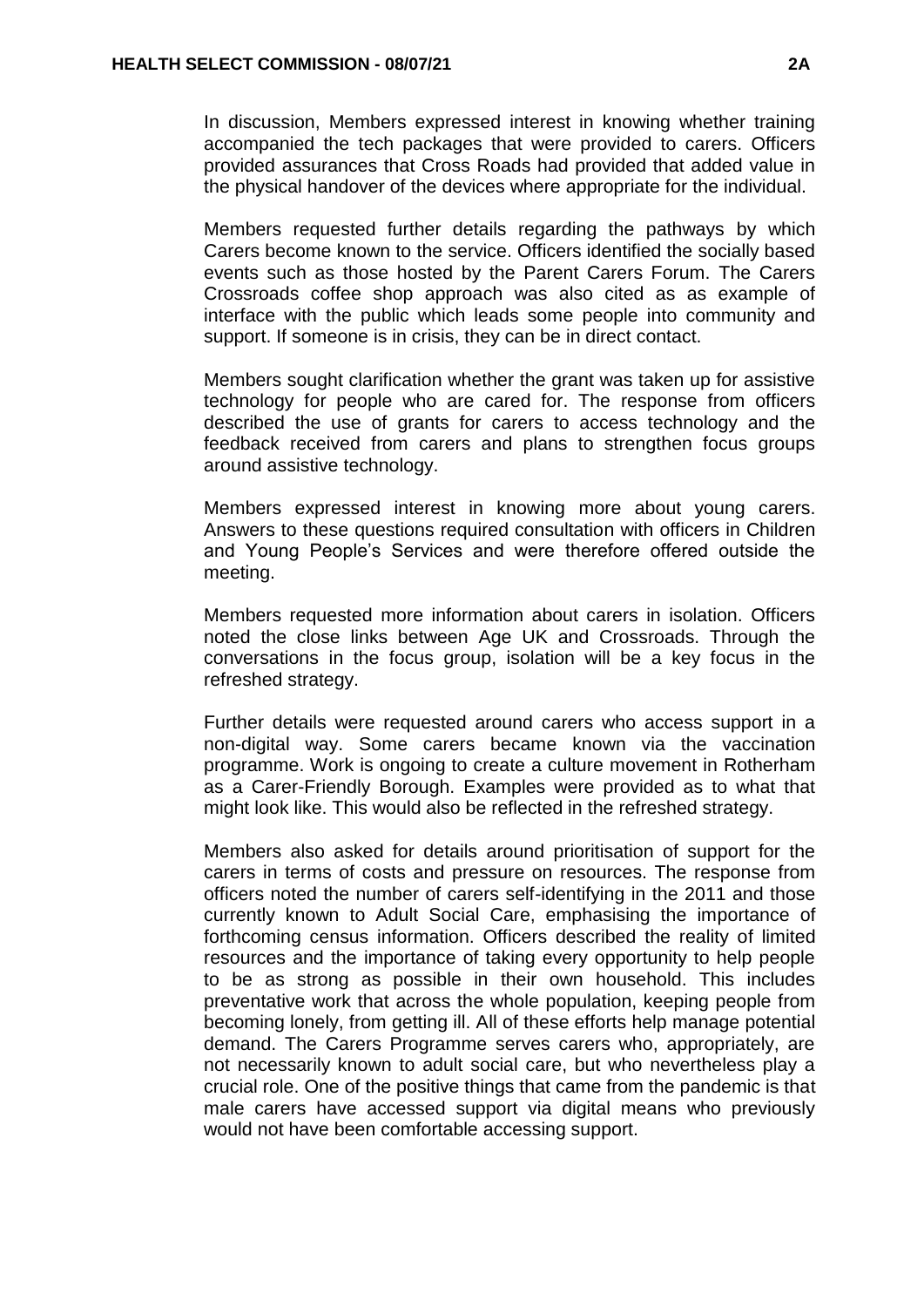#### **Resolved:-**

- 1. That thanks be recorded on behalf of the Chair to al lteh carers and organisations who have supported and continue to support carers throughout the pandemic.
- 2. That the report be noted, and the next update in 12 months include equalities information.

### **17. HEALTH AND WELLBEING BOARD ANNUAL REPORT**

Consideration was given to an annual report summarising the aims and accomplishments of the Health and Wellbeing Board for the 2020/21 municipal year. The report summarised work in several areas including combating loneliness, encouraging better physical health and activities, supporting young people's mental health, setting up an unpaid carers group in support of the refresh of our Carers Strategy, and placing an increasing emphasis on the wider determinants of health. The report noted the influence of the pandemic and identified health inequalities as the priority focus for further work. The report noted the upcoming refresh of the board priorities, anticipated changes brought in through the Health and Care Bill.

In discussion, Members asked about efforts to support health inequalities below ward levels, because there is deprivation within all wards. In response, the Cabinet Member for Adult Social Care and Health identified several schemes that were or will be implemented right across the Borough. The Cabinet Member also suggested Councillors reference the JSNA and ward profiles available there to generate ideas for initiatives that respond to the characteristics of the ward. The Director of Public Health also noted that some schemes are targeted by place, but most are targeted by pathway. Pathways are designed to be universal, so that everyone can access them. For example, setting up the Rotherham Community Hub. Funding constraints do sometimes require focussed efforts that sometimes become concentrated toward the centre, but the pathway approach helps ensure everyone can access the schemes. It was agreed that deprivation is not just in the centre but affects parts of the whole of Rotherham. Members were invited to email the Cabinet Member if there are areas that Members feel the Health and Wellbeing Board should be giving attention.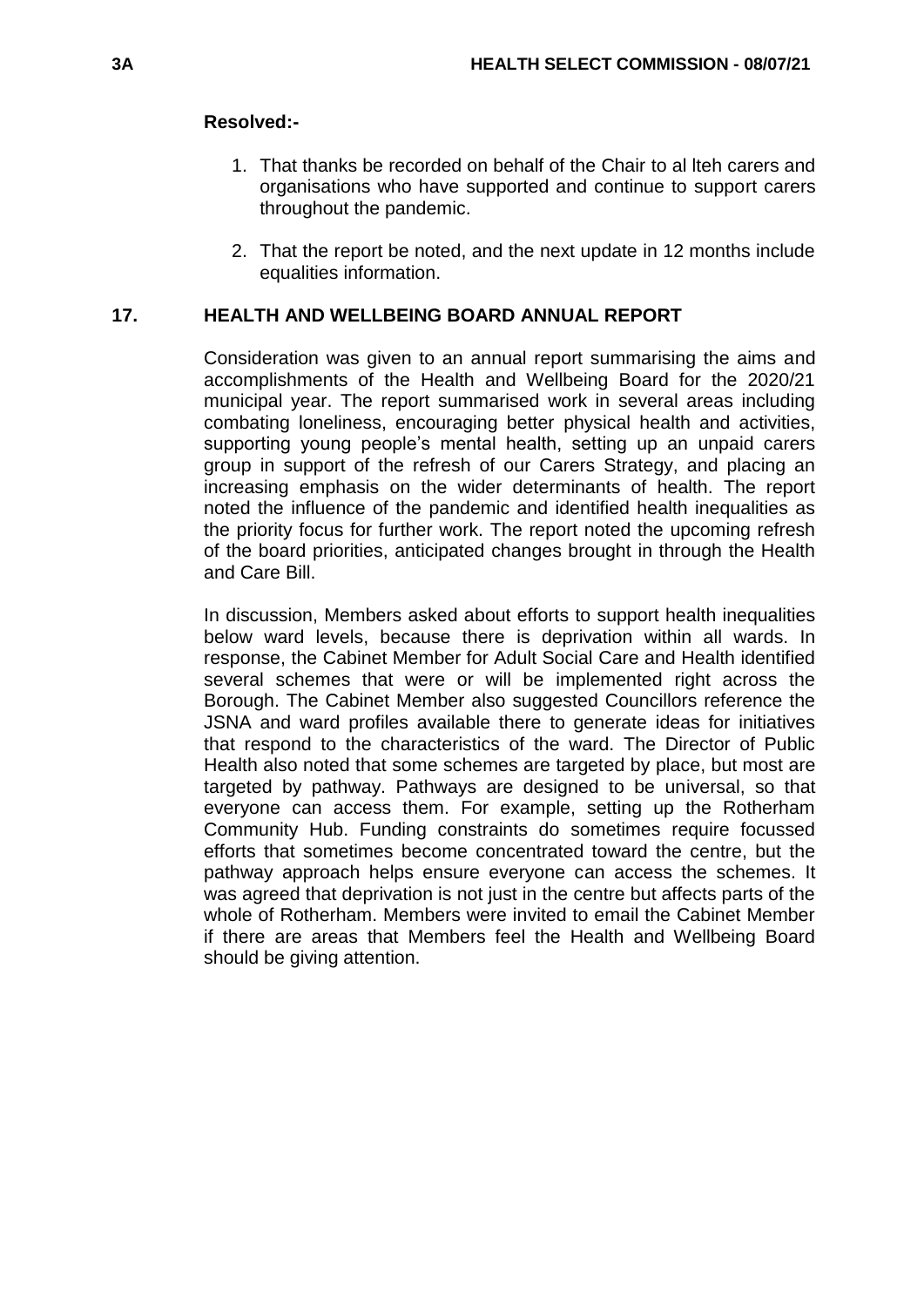Members requested further information regarding bodies or boards monitoring the safeguarding partnership working. The Cabinet Member cited multiple boards which deal with safeguarding, including the Safeguarding Children's Partnership and the Safeguarding Adults Board, and multiple partner organisations including the Samaritans and Bernardos. A designated nurse for safeguarding employed by the CCG is a specialist support resource for all the partners in Rotherham for safeguarding. All services will have a safeguarding lead and have their own responsibilities for safeguarding. The Strategic Director also sits on the Health and Wellbeing Board as a statutory officer for safeguarding.

Members expressed interest in reading more details and figures associated with the activities and initiatives of the strategy delivered by the Health and Wellbeing Board. In response, Members were referred to the minutes and papers of the Health and Wellbeing Board meetings to read the full context of the strategy and its aims.

Further clarification was requested around the upcoming strategy refresh and what kinds of information will contribute to the refresh. The response noted the importance of the forthcoming census data and also the need to rescale timelines after COVID. Members were invited to put forward their priorities to feed into the refresh.

# **Resolved:-**

- 1. That the report be noted.
- 2. That the refreshed strategy priorities be circulated to Members.

# **18. REVISED WORK PROGRAMME**

Consideration was given to a revised programme of work which provided an outline schedule for the 2021/22 municipal year. The Chair highlighted several topics on the proposed work programme. In discussion, Members further highlighted areas of interest included in the work programme of scrutiny work for the coming year.

### **Resolved:-**

- 1. That consideration be given to an outline work programme using the draft set out in Appendix 1 as a basis for the discussion and to agree priorities for the 2021/22 municipal year.
- 2. That the Chair and Governance Advisor meet with the Cabinet Member for Adult Social Care and Health, representatives of partner organisations, and officers to receive feedback on a potential schedule of work.